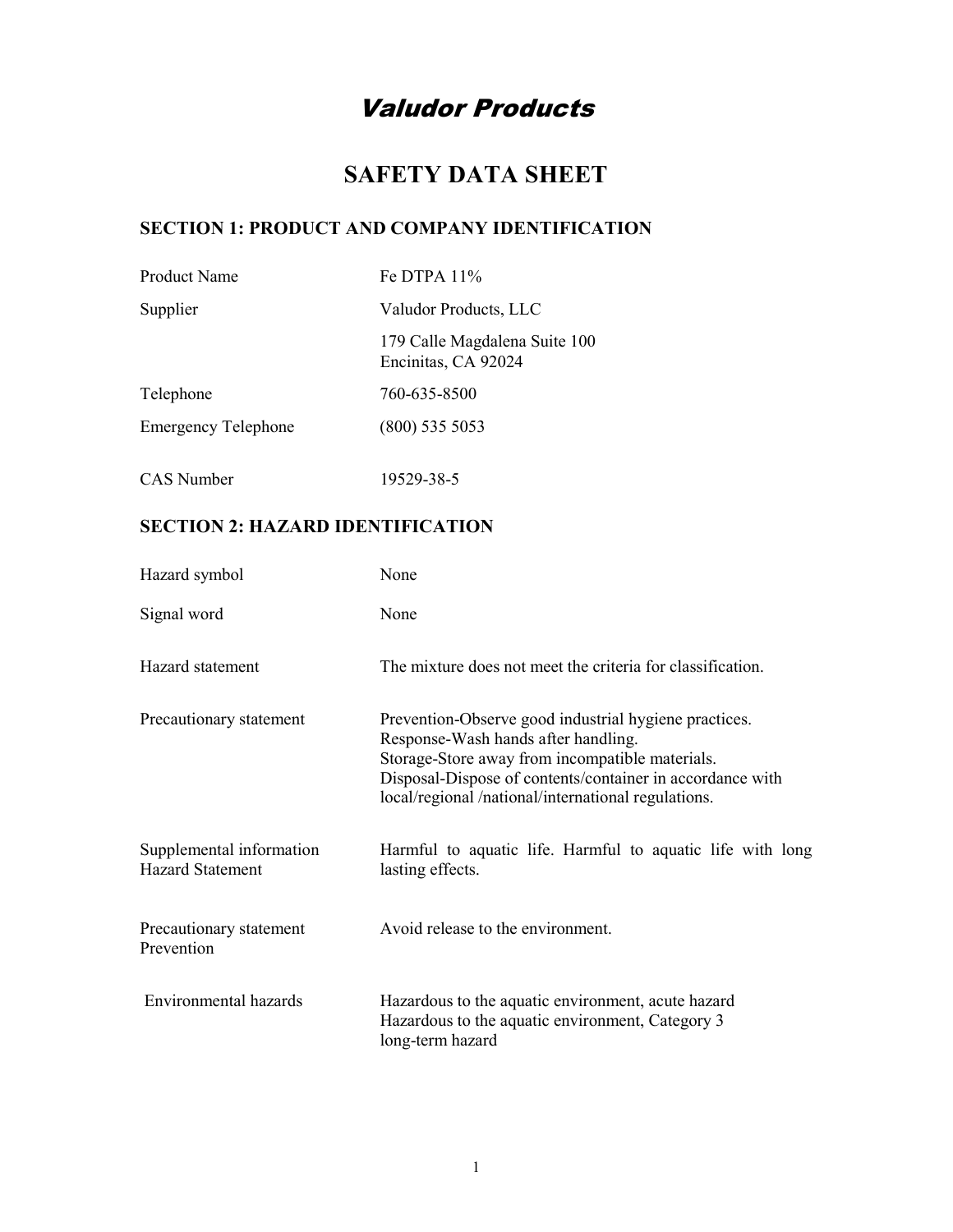### SECTION 3: COMPOSITION/INFORMATION ON INGREDIENTS

#### Mixtures

| Hazardous components |            |               |
|----------------------|------------|---------------|
| Chemical name        | CAS number | $\frac{0}{0}$ |
| DTPA 9% Fe           | 12389-75-2 | $90 - 100$    |

### SECTION 4: FIRST AID MEASURES

| Skin                                                                         | Wash off with soap and water. Get medical attention if<br>irritation develops and persists.                         |
|------------------------------------------------------------------------------|---------------------------------------------------------------------------------------------------------------------|
| Eyes                                                                         | Rinse with water. Get medical attention if irritation develops<br>and persists.                                     |
| Inhalation                                                                   | Move to fresh air. Call a physician if symptoms develop or<br>persist.                                              |
| Ingestion                                                                    | Rinse mouth. Get medical attention if symptoms occur.                                                               |
| Most important<br>symptoms/effects,<br>acute and delayed                     | Direct contact with eyes may cause temporary irritation.                                                            |
| Indication of immediate<br>medical attention and special<br>treatment needed | Provide<br>supportive<br>general<br>and<br>treat<br>measures<br>symptomatically.                                    |
| General information                                                          | Ensure that medical personnel are aware of the material(s)<br>involved, and take precautions to protect themselves. |

## SECTION 5: FIRE-FIGHTING MEASURES

| Suitable extinguishing media                                     | Water. Water fog. Foam. Dry chemical powder. Carbon<br>$dioxide (C02)$ .                |
|------------------------------------------------------------------|-----------------------------------------------------------------------------------------|
| Unsuitable extinguishing<br>media                                | None known.                                                                             |
| Specific hazards arising from<br>the chemical                    | During fire, gases hazardous to health may be formed.                                   |
| Special protective equipment<br>and precautions for firefighters | Self-contained breathing apparatus and full protective clothing<br>must be worn in case |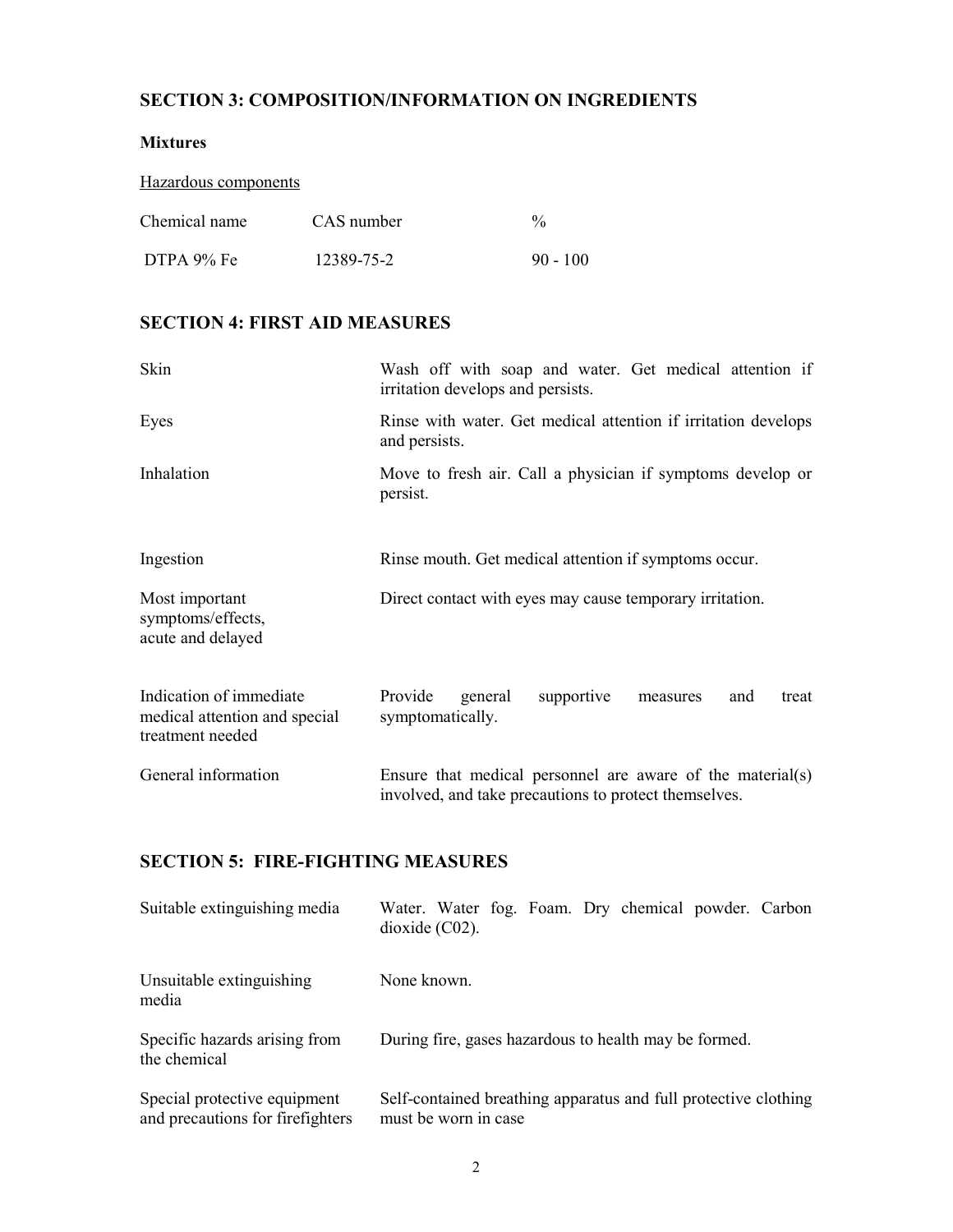| Fire-fighting          |                                                    |
|------------------------|----------------------------------------------------|
| equipment/instructions | In the event of fire, cool tanks with water spray. |
| Specific methods       | Special Fire Fighting Procedures                   |

#### SECTION 6: ACCIDENTAL RELEASE MEASURES

| Personal precautions, protective<br>equipment and emergency<br>procedures | Keep out of low areas. Keep unnecessary personnel away.<br>Keep people away from and upwind of spill/leak. Wear<br>appropriate personal protective equipment. Do not touch<br>damaged containers or spilled material unless wearing<br>appropriate protective clothing. Ensure adequate ventilation.<br>Local authorities should be advised if significant spillages<br>cannot be contained. For personal protection, see section 8 of<br>the MSDS. |
|---------------------------------------------------------------------------|-----------------------------------------------------------------------------------------------------------------------------------------------------------------------------------------------------------------------------------------------------------------------------------------------------------------------------------------------------------------------------------------------------------------------------------------------------|
| Methods and materials for<br>containment and cleaning up                  | Stop the flow of material, if this is without risk. Collect<br>spillage. Prevent entry into waterways, sewer, basements or<br>confined areas. Following product recovery, flush area with<br>water. For waste disposal, see section 13 of the MSDS                                                                                                                                                                                                  |
| <b>Environmental precautions</b>                                          | Avoid release to the environment. Contact local authorities in<br>case of spillage to drain/aquatic environment. Prevent further<br>leakage or spillage if safe to do so. Do not contaminate water.<br>Avoid discharge into drains, water courses or onto the ground.                                                                                                                                                                               |

### SECTION 7: HANDLING AND STORAGE:

| Precautions for safe handling                                   | Provide adequate ventilation. Wear appropriate personal<br>protective equipment. Observe good industrial hygiene<br>practices. Avoid release to the environment. Do not empty into<br>drains. |
|-----------------------------------------------------------------|-----------------------------------------------------------------------------------------------------------------------------------------------------------------------------------------------|
| Conditions for safe storage,<br>including any incompatibilities | Store in original tightly closed container. Store in a cool, dry<br>place out of direct sunlight. Store away from incompatible<br>materials (see Section 10 of the MSDS).                     |

### SECTION 8: EXPOSURE CONTROLS AND PERSONAL PROTECTION INFORMATION

Engineering Controls Good general ventilation (typically 10 air changes per hour) should be used. Ventilation rates should be matched to conditions. If applicable, use process enclosures, local exhaust ventilation, or other engineering controls to maintain airborne levels below recommended exposure limits. If exposure limits have not been established, maintain airborne levels to an acceptable level.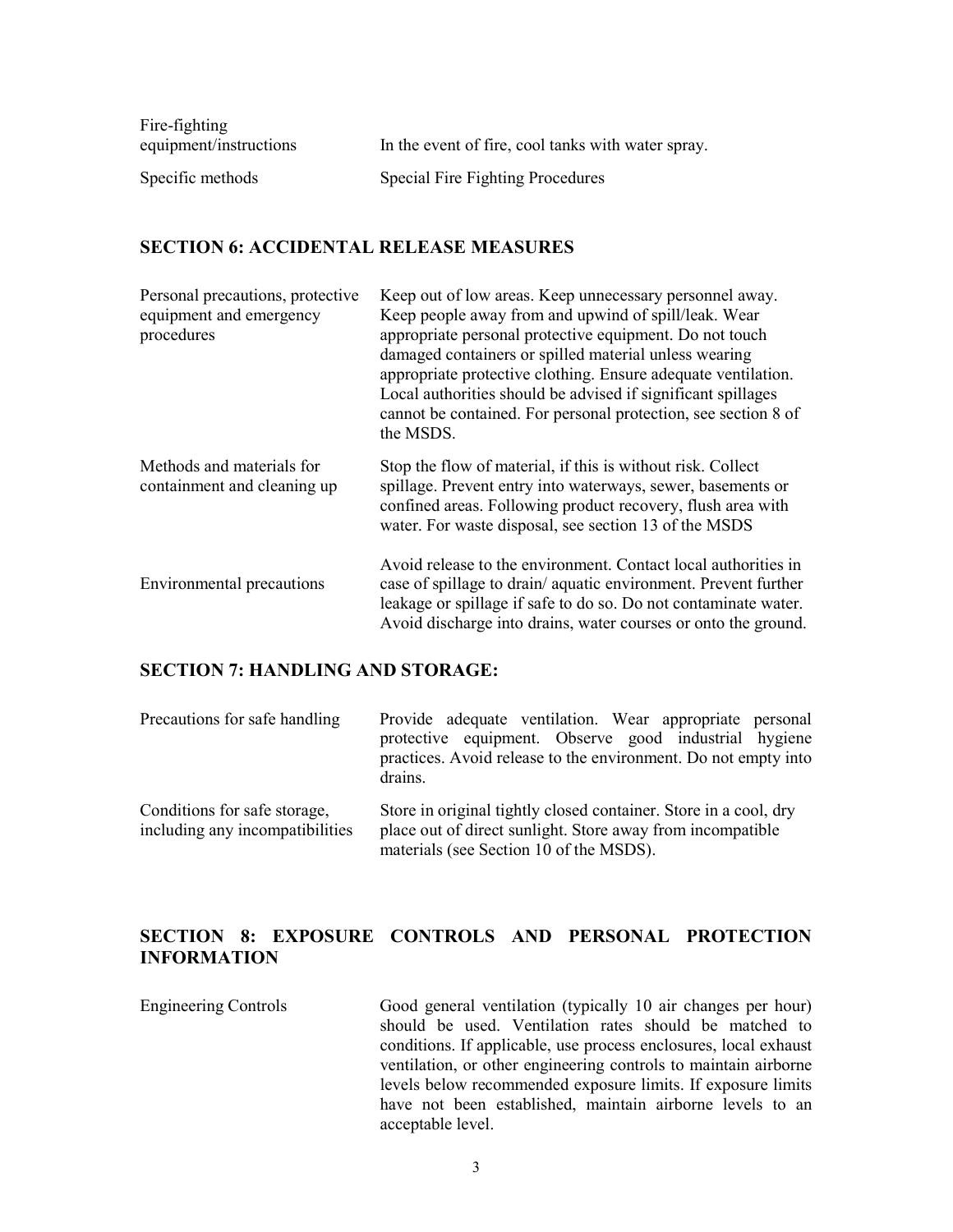| <b>Respiratory Protection</b> |          | In case of insufficient ventilation, wear suitable respiratory<br>equipment.                                                                                                                                                                                                                                                                              |
|-------------------------------|----------|-----------------------------------------------------------------------------------------------------------------------------------------------------------------------------------------------------------------------------------------------------------------------------------------------------------------------------------------------------------|
| Protective<br>Equipment       | Clothing | or Wear safety glasses with side shields (or goggles). Wear<br>appropriate thermal protective clothing, when necessary.<br>Always observe good personal hygiene measures, such as<br>washing after handling the material and before eating,<br>drinking, and/or smoking. Routinely wash work clothing and<br>protective equipment to remove contaminants. |

### SECTION 9: PHYSICAL AND CHEMICAL PROPERTIES

| Appearance   | Solid. Dry flowable powder.        |
|--------------|------------------------------------|
| Odor         | Mild.                              |
| Color        | Yellow.                            |
| Solubility   | 120 g/l $\omega$ 20 degrees C      |
| Ph           | 8-9                                |
| Bulk density | $650 \text{ kg/m}$ 3 (approximate) |

### SECTION 10: STABILITY AND REACTIVITY DATA

| Reactivity                          | The product is stable and non-reactive under normal<br>conditions of use, storage and transport. |
|-------------------------------------|--------------------------------------------------------------------------------------------------|
| Chemical stability                  | Material is stable under normal conditions.                                                      |
| Possibility<br>of<br>reactions      | hazardous No dangerous reaction known under conditions of normal use.                            |
| Conditions to avoid                 | Contact with incompatible materials.                                                             |
| Incompatible materials              | Strong oxidizing agents.                                                                         |
| Hazardous decomposition<br>products | No hazardous decomposition products are known.                                                   |

### SECTION 11: TOXICOLOGICAL INFORMATION

|          |  |  | Information on likely routes of Ingestion Based on available data, the classification criteria are |
|----------|--|--|----------------------------------------------------------------------------------------------------|
| exposure |  |  | not met.                                                                                           |
|          |  |  | Inhalation Due to lack of data the classification is not possible.                                 |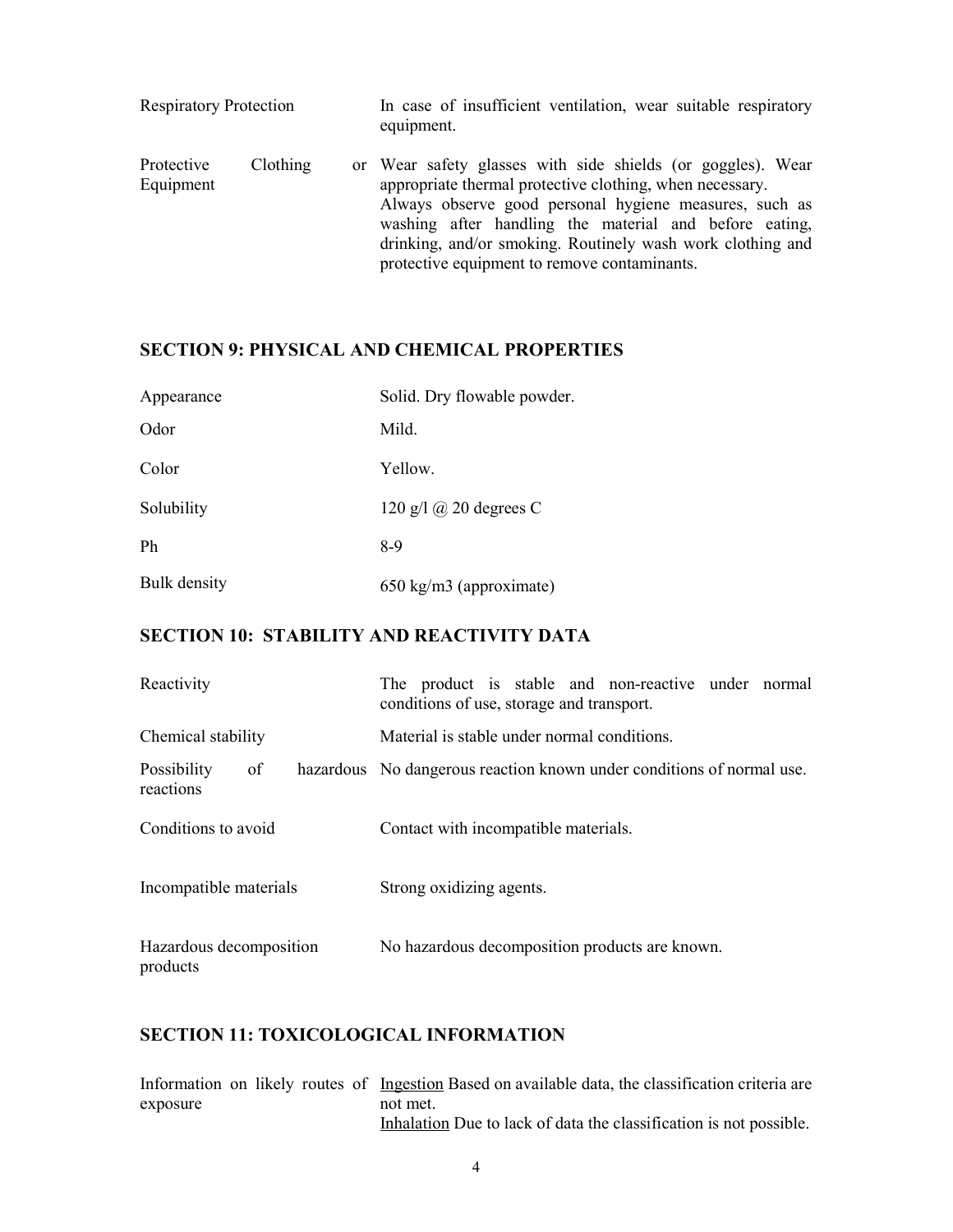Skin contact Due to lack of data the classification is not possible. Eye contact Due to lack of data the classification is not possible.

Symptoms related to the physical, chemical and toxicological characteristics Direct contact with eyes may cause temporary irritation.

| Acute toxicity | <b>Test Results</b><br><b>Species</b> |  |  |
|----------------|---------------------------------------|--|--|
|                |                                       |  |  |
| <b>Acute</b>   |                                       |  |  |
| Dermal         |                                       |  |  |
| LD50           | Rat 2000 mg/kg, estimated             |  |  |
| Oral           |                                       |  |  |
| LD50           | Rat 10000 mg/kg, estimated            |  |  |
| Components     | Species<br><b>Test Results</b>        |  |  |
| Other          |                                       |  |  |
| EC50           | Algae $> 60.6$ mg/l                   |  |  |
| <b>Acute</b>   |                                       |  |  |
| Dermal         |                                       |  |  |
| LD50           | $\text{Rat}$ > 2000 mg/kg             |  |  |
| Oral           |                                       |  |  |
| LD50           | Rat $10000$ mg/kg                     |  |  |

#### Information on toxicological effects

### SECTION 12: ECOLOGICAL INFORMATION

| Ecotoxicity       | Harmful to aquatic life with long lasting effects. Accumulation<br>in aquatic organisms is expected. |  |
|-------------------|------------------------------------------------------------------------------------------------------|--|
|                   |                                                                                                      |  |
| <b>Components</b> | <b>Species</b>                                                                                       |  |
| Algae EC50        | Green algae (Chlorella kessleri)                                                                     |  |

#### Test Results

> 60.6 mgll, 72 h, Inhibition of algal growth is due to the complexing properties of the stances and is not ascribed to an intrinsic toxicity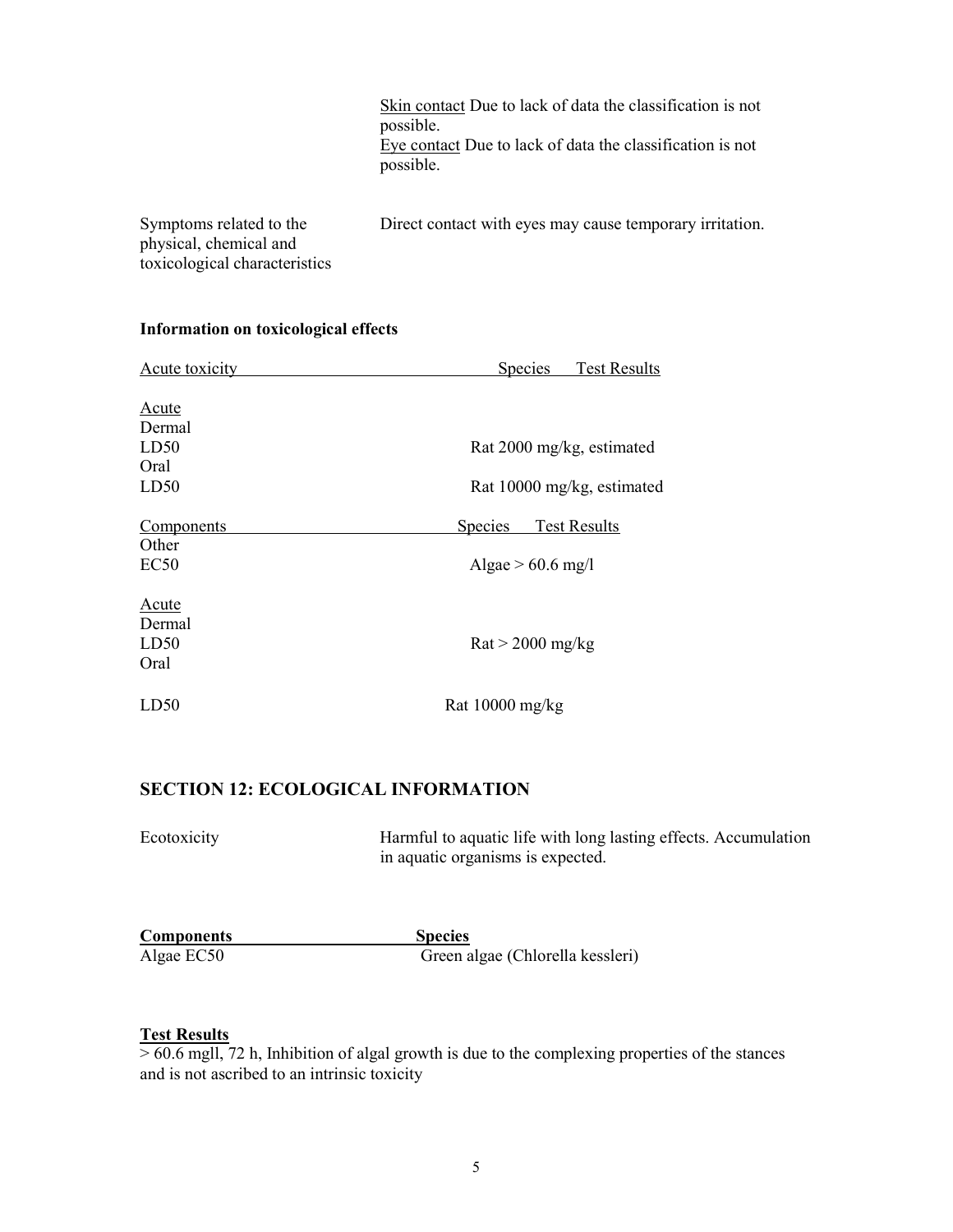| <b>Components</b>                                                                        | <b>Species</b>                                       | <b>Test Results</b> |
|------------------------------------------------------------------------------------------|------------------------------------------------------|---------------------|
| Acute                                                                                    |                                                      |                     |
| Crustacea EC50                                                                           | Daphnia magna                                        | $> 100$ mg/l, 48 h  |
| Fish LC50                                                                                | Oncorhynchus mykiss (reported as $> 100$ mg/l, 96 h, |                     |
| Limit concentration test                                                                 |                                                      |                     |
|                                                                                          | Salmo gairdneri) only (LIMIT test)                   |                     |
| <b>Test Results</b>                                                                      |                                                      |                     |
| No mortality was observed. Nominal values (confirmed by concentration control analytics) |                                                      |                     |

| Chronic   |      |               |
|-----------|------|---------------|
| Crustacea | NOEC | Daphnia magna |

#### **Test Results**

31 mg/l, 21 d, the product has not been tested. The statement has been derived from substances/products of a similar structure or composition. Nominal values (confirmed by concentration control analytics)

| Aquatic    |                                                          |
|------------|----------------------------------------------------------|
| Algae EC10 | Green algae (Chlamydomonas variabilis) $> 100$ mg/l, 72h |

#### Test Results

The product has not been tested. The statement has been derived from substances/products of a similar structure or composition. Nominal concentration.

### SECTION 13: DISPOSAL INFORMATION

| Disposal instructions  | Collect and reclaim or dispose in sealed containers at licensed<br>waste disposal site. This material and its container must be<br>disposed of as hazardous waste. Do not allow this material to<br>drain into sewers/water supplies. Do not contaminate ponds,<br>waterways or ditches with chemical or used container. Dispose<br>of contents/container in accordance with<br>local/regional/national/international regulations. |
|------------------------|------------------------------------------------------------------------------------------------------------------------------------------------------------------------------------------------------------------------------------------------------------------------------------------------------------------------------------------------------------------------------------------------------------------------------------|
| Hazardous waste code   | The waste code should be assigned in discussion between the<br>user, the producer and the waste disposal company.                                                                                                                                                                                                                                                                                                                  |
| products               | Waste from residues / unused Dispose of in accordance with local regulations. Empty<br>containers or liners may                                                                                                                                                                                                                                                                                                                    |
| Contaminated packaging | Empty containers should be taken to an approved waste<br>handling site for recycling or disposal. Since emptied<br>containers may retain product residue, follow label warnings<br>even after container is emptied.                                                                                                                                                                                                                |

### SECTION 14: TRANSPORT INFORMATION

DOT Not regulated as dangerous goods. lATA Not regulated as dangerous goods. IMDG Not regulated as dangerous goods.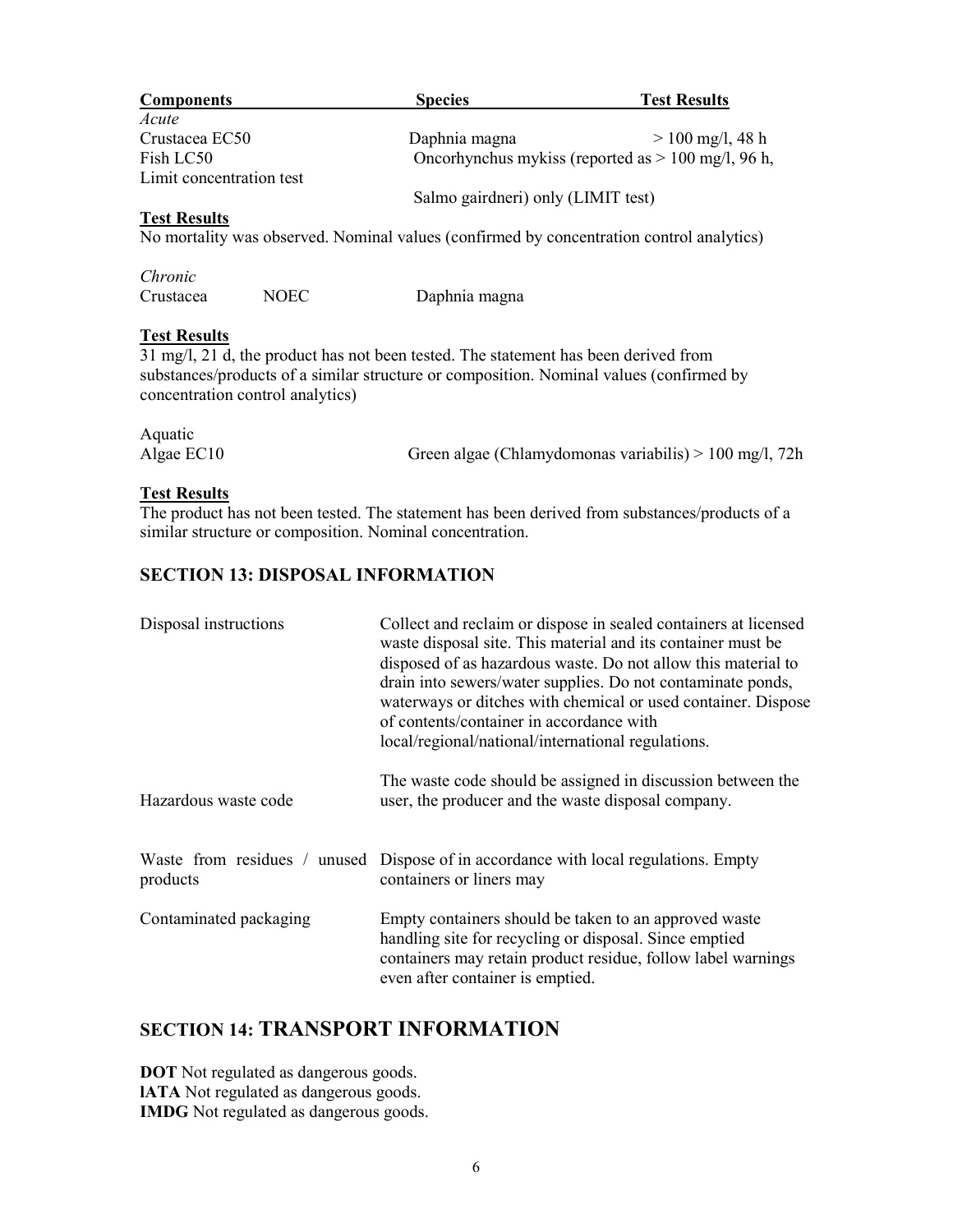#### SECTION 15: REGULATORY INFORMATION

US federal regulations This product is a "Hazardous Chemical" as defined by the OSHA Hazard Communication Standard, 29 CFR 1910.1200. TSCA Section 12(b) Export Notification (40 CFR 707, Subpt. D) Not regulated. CERCLA Hazardous Substance List (40 CFR 302.4) Not listed.

US. OSHA Specifically Regulated Substances (29 CFR 1910.1001-1050) Not listed. SARA 304 Emergency release notification Not regulated. Superfund Amendments and Reauthorization Act of 1986 (SARA) Hazard categories Immediate Hazard No Delayed Hazard No Fire Hazard No Pressure Hazard No Reactivity Hazard No SARA 302 Extremely hazardous substance No SARA 311/312 Hazardous chemical No

Other federal regulations Clean Air Act (CAA) Section 112 Hazardous Air Pollutants (HAPs) List Not regulated. Clean Air Act (CAA) Section 112(r) Accidental Release Prevention (40 CFR 68.130) Not regulated. Safe Drinking Water Act (SDWA) Not regulated

Drug Enforcement Administration (DEA). List 2, Essential Chemicals (21 CFR 131 O.02(b) and 131 O.04(f)(2) and Chemical Code Number Not listed.

Food and Drug Administration (FDA) Not regulated. US state

US. Massachusetts RTK - Substance List Not regulated. US. New Jersey Worker and Community Right-to-Know Act Not regulated. US. Pennsylvania RTK - Hazardous Substances Not regulated. US. Rhode Island RTK Not regulated. US. California Proposition 65 WARNING: This product contains a chemical known to the State of California to cause cancer and birth defects or other reproductive harm.

#### International Inventories

| Country $(s)$ or region |     | <b>Inventory name</b>                       | On |
|-------------------------|-----|---------------------------------------------|----|
| inventory (yes/no) $*$  |     |                                             |    |
| Australia               |     | Australian Inventory of Chemical Substances |    |
| (AICS)                  | Yes |                                             |    |